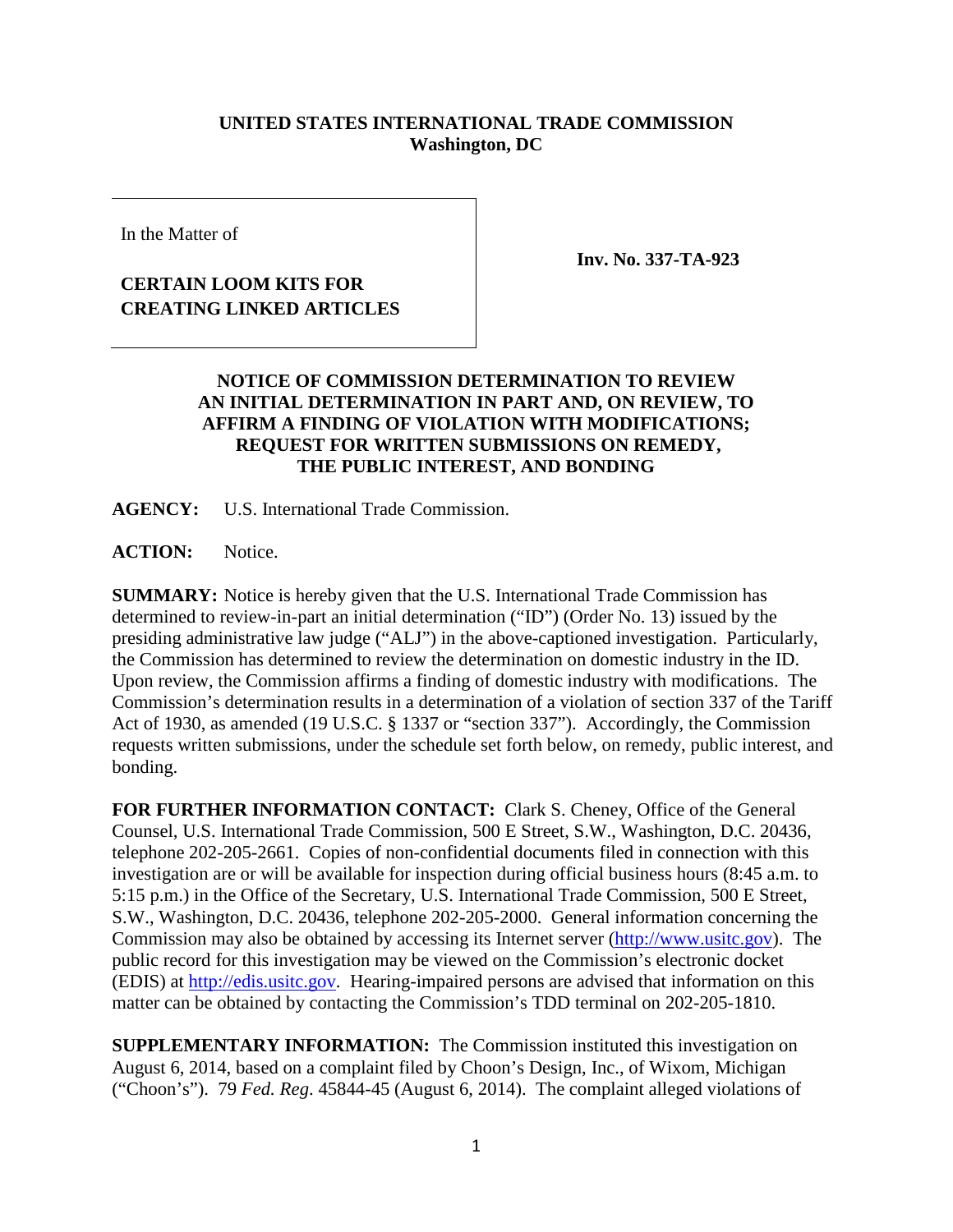section 337 by reason of the importation into the United States, the sale for importation, and the sale within the United States after importation of certain loom kits for creating linked articles that infringe U.S. Patent No. 8,485,565 ("the '565 patent"). The notice of investigation named thirteen respondents, all of which either have been found in default or terminated from this investigation. *See* Notice of Commission Determination Not to Review an Initial Determination Terminating the Investigation as to Respondent Creative Kidstuff, LLC (September 26, 2014); Notice of Commission Determination Not to Review an Initial Determination Finding Respondent Island in the Sun LLC in Default (October 16, 2014); Notice of Commission Determination Not to Review Two Initial Determinations Finding Certain Respondents in Default and Terminating the Investigation with Respect to Another Respondent (January 9, 2015); Notice of Commission Determination Not to Review an Initial Determination Terminating the Investigation as to Respondent Altatac, Inc. (January 13, 2015). The respondents in default are Island in the Sun LLC; Quality Innovations Inc.; Yiwu Mengwang Craft & Art Factory; Shenzhen Xuncent Technology Co., Ltd.; My Imports USA LLC; Jayfinn LLC; Hongkong Haoguan Plastic Hardware Co., Ltd.; Blinkee.com, LLC; Eyyup Arga; and Itcoolnomore (collectively, "defaulting respondents").

On December 5, 2014, Choon's moved for a summary determination of a violation of section 337 and for issuance of a general exclusion order. On December 17, 2014, the Commission investigative attorney ("IA") submitted a response supporting the motion. No other responses to the motion were received.

On February 3, 2015, the ALJ issued an ID granting Choon's motion for summary determination of violation and recommending the issuance of a general exclusion order. *See* Order No. 13. On February 13, 2015, the IA submitted a petition for review of the ID in part. The IA argued that the ALJ improperly accepted alleged domestic industry investments in "paying a patent attorney to prosecute U.S. and international patent applications" and "visiting a Chinese factory for a week to investigate manufacturing the Rainbow Loom® kits." *See* ID at 40. The IA also contended that certain foreign expenditures should have been excluded and other domestic expenditures should have been included in the total investment summarized by the ALJ on page 42 of the ID. The IA asserts that, notwithstanding these points, the Commission should affirm the ALJ's conclusion that Choon's has satisfied the domestic industry requirement and that a violation of section 337 has been proven.

On February 18, 2015, Choon's filed a response to the IA's petition. Choon's took no position as to whether patent prosecution costs or visiting Chinese manufacturers count as domestic industry investments. Choon's agreed with the IA that certain domestic expenditures should be included in the domestic investment total and that the economic prong of the domestic industry requirement has been met.

The Commission has determined to review only the domestic industry economic prong determination in the ID. Upon review, the Commission affirms a finding that Choon's has shown a substantial investment in the exploitation of the '565 patent through engineering, and research and development of articles protected by the '565 patent, but the Commission modifies certain portions of the ID regarding the expenditures comprising the domestic industry investments. The Commission's modifications will be specified in a later Commission opinion.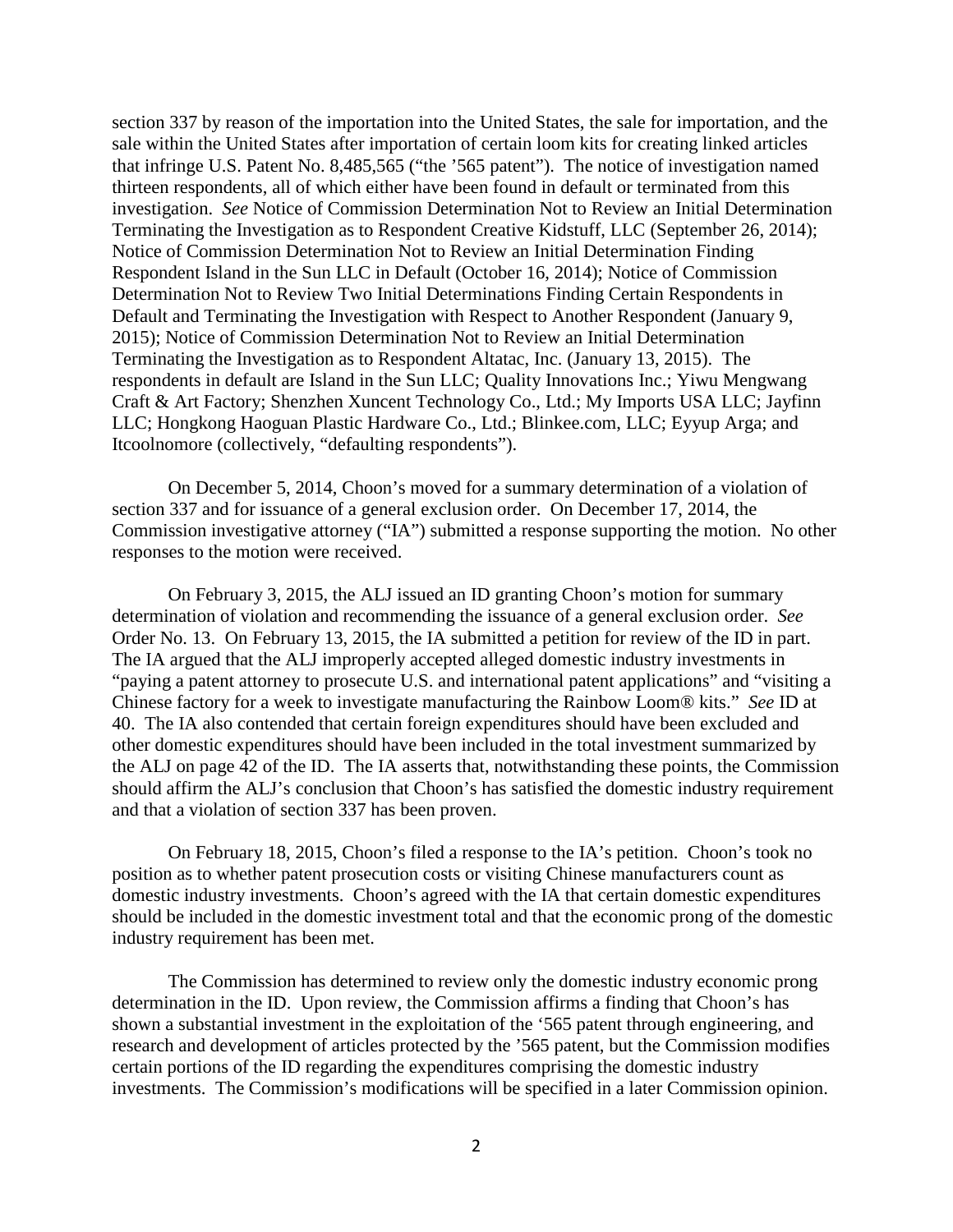In connection with the final disposition of this investigation, the Commission may (1) issue an order that could result in the exclusion of the subject articles from entry into the United States, and/or (2) issue one or more cease and desist orders that could result in one or more respondents being required to cease and desist from engaging in unfair acts in the importation and sale of such articles. Accordingly, the Commission is interested in receiving written submissions that address the form of remedy, if any, that should be ordered. If a party seeks exclusion of an article from entry into the United States for purposes other than entry for consumption, the party should so indicate and provide information establishing that activities involving other types of entry either are adversely affecting it or likely to do so. For background, see *Certain Devices for Connecting Computers via Telephone Lines*, Inv. No. 337-TA-360, USITC Pub. No. 2843 (December 1994) (Commission Opinion).

If the Commission contemplates some form of remedy, it must consider the effects of that remedy upon the public interest. The factors the Commission will consider include the effect that an exclusion order and/or cease and desist orders would have on (1) the public health and welfare, (2) competitive conditions in the U.S. economy, (3) U.S. production of articles that are like or directly competitive with those that are subject to investigation, and (4) U.S. consumers. The Commission is therefore interested in receiving written submissions that address the aforementioned public interest factors in the context of this investigation.

If the Commission orders some form of remedy, the U.S. Trade Representative, as delegated by the President, has 60 days to approve or disapprove the Commission's action. *See* Presidential Memorandum of July 21, 2005. 70 Fed. Reg. 43251 (July 26, 2005). During this period, the subject articles would be entitled to enter the United States under bond, in an amount determined by the Commission and prescribed by the Secretary of the Treasury. The Commission is therefore interested in receiving submissions concerning the amount of the bond that should be imposed if a remedy is ordered.

**WRITTEN SUBMISSIONS:** Parties to the investigation, interested government agencies, and any other interested parties are encouraged to file written submissions on the issues of remedy, the public interest, and bonding. Complainant and the IA are also requested to submit proposed remedial orders for the Commission's consideration. Complainant is also requested to state the date on which the '565 patent expires and the HTSUS subheadings under which the accused products are imported.

Written submissions must be filed no later than close of business on April 3, 2015. Reply submissions must be filed no later than the close of business on April 10, 2015. Such submissions should address the ALJ's recommended determinations on remedy and bonding which were made in Order No. 13. No further submissions on any of these issues will be permitted unless otherwise ordered by the Commission.

Persons filing written submissions must file the original document electronically on or before the deadlines stated above and submit eight true paper copies to the Office of the Secretary by noon the next day pursuant to section 210.4(f) of the Commission's Rules of Practice and Procedure (19 C.F.R. 2l0.4(f)). Submissions should refer to the investigation